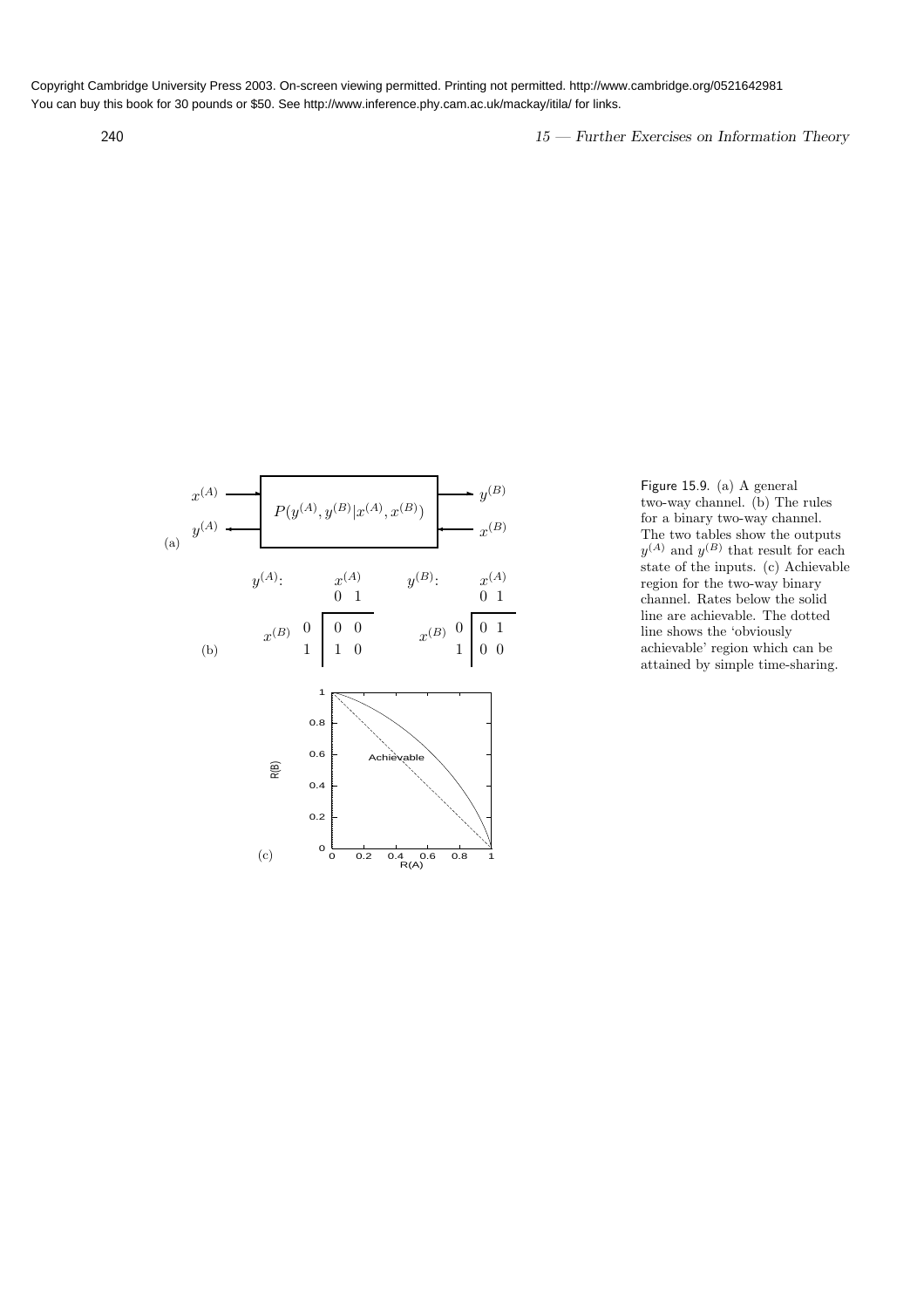# 16

# Message Passing

One of the themes of this book is the idea of doing complicated calculations using simple distributed hardware. It turns out that quite a few interesting problems can be solved by message-passing algorithms, in which simple messages are passed locally among simple processors whose operations lead, after some time, to the solution of a global problem.

# ▶ 16.1 Counting

As an example, consider a line of soldiers walking in the mist. The commander wishes to perform the complex calculation of counting the number of soldiers in the line. This problem could be solved in two ways.

First there is a solution that uses expensive hardware: the loud booming voices of the commander and his men. The commander could shout 'all soldiers report back to me within one minute!', then he could listen carefully as the men respond 'Molesworth here sir!', 'Fotherington–Thomas here sir!', and so on. This solution relies on several expensive pieces of hardware: there must be a reliable communication channel to and from every soldier; the commander must be able to listen to all the incoming messages – even when there are hundreds of soldiers – and must be able to count; and all the soldiers must be well-fed if they are to be able to shout back across the possibly-large distance separating them from the commander.

The second way of finding this global function, the number of soldiers, does not require global communication hardware, high IQ, or good food; we simply require that each soldier can communicate single integers with the two adjacent soldiers in the line, and that the soldiers are capable of adding one to a number. Each soldier follows these rules:

- 1. If you are the front soldier in the line, say the number 'one' to the soldier behind you.
- 2. If you are the rearmost soldier in the line, say the number 'one' to the soldier in front of you.
- 3. If a soldier ahead of or behind you says a number to you, add one to it, and say the new number to the soldier on the other side.

If the clever commander can not only add one to a number, but also add two numbers together, then he can find the global number of soldiers by simply adding together:

Algorithm 16.1. Message-passing rule-set A.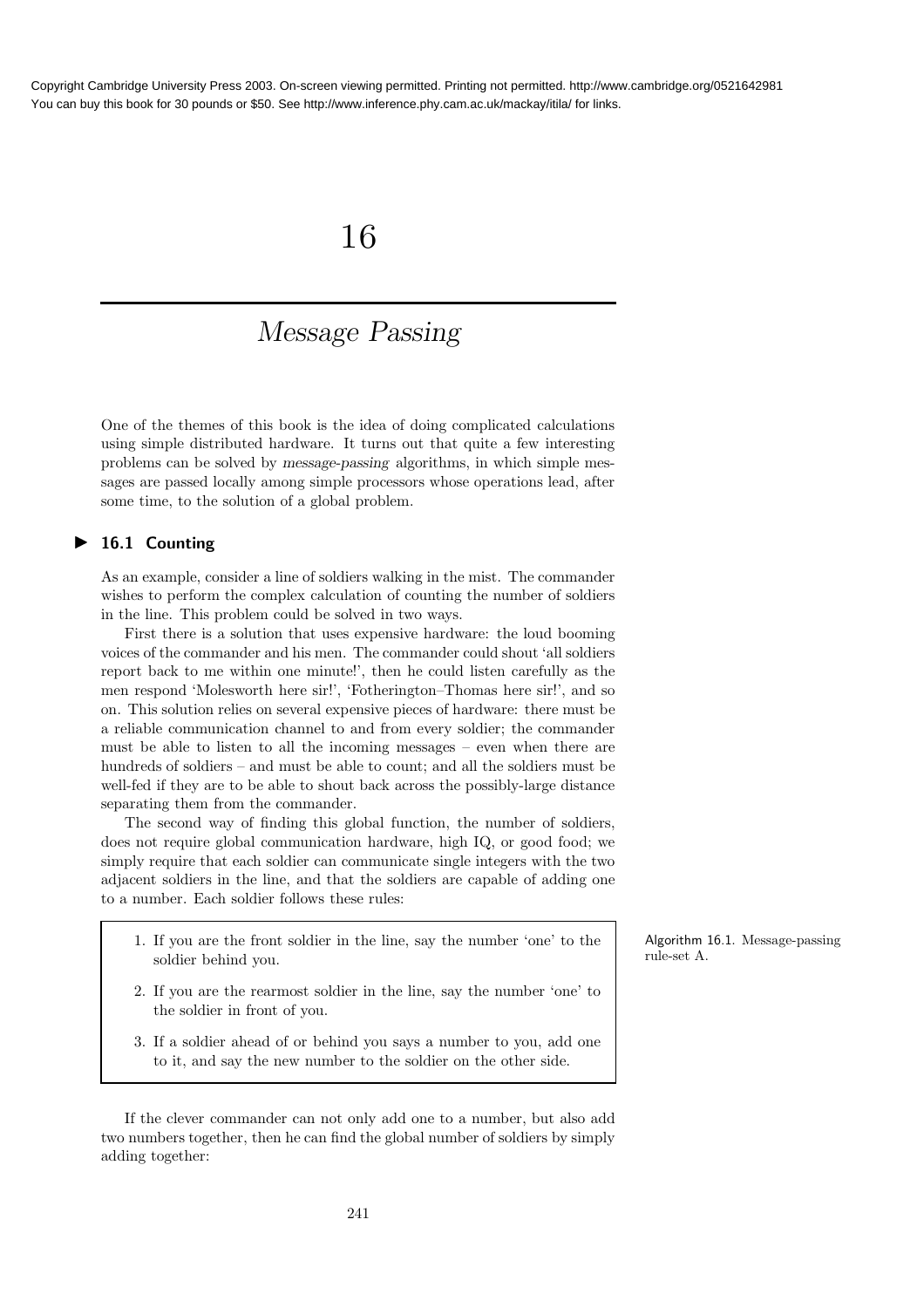$242$   $16$  — Message Passing

| soldier in front of him.<br>the number said to the com- (which is the number behind)<br>mander by the soldier behind | the number said to him by the (which equals the total number of<br>soldiers in front) |
|----------------------------------------------------------------------------------------------------------------------|---------------------------------------------------------------------------------------|
| him.<br>one                                                                                                          | (to count the commander himself).                                                     |

This solution requires only local communication hardware and simple computations (storage and addition of integers).



Figure 16.2. A line of soldiers counting themselves using message-passing rule-set A. The commander can add '3' from the soldier in front, '1' from the soldier behind, and '1' for himself, and deduce that there are 5 soldiers in total.

# Separation

This clever trick makes use of a profound property of the total number of soldiers: that it can be written as the sum of the number of soldiers in front of a point and the number behind that point, two quantities which can be computed separately, because the two groups are separated by the commander.

If the soldiers were not arranged in a line but were travelling in a swarm, then it would not be easy to separate them into two groups in this way. The

**Commande** 

Figure 16.3. A swarm of guerillas.

guerillas in figure 16.3 could not be counted using the above message-passing rule-set A, because, while the guerillas do have neighbours (shown by lines), it is not clear who is 'in front' and who is 'behind'; furthermore, since the graph of connections between the guerillas contains cycles, it is not possible for a guerilla in a cycle (such as 'Jim') to separate the group into two groups, 'those in front', and 'those behind'.

Jim

A swarm of guerillas can be counted by a modified message-passing algorithm if they are arranged in a graph that contains no cycles.

Rule-set B is a message-passing algorithm for counting a swarm of guerillas whose connections form a cycle-free graph, also known as a tree, as illustrated in figure 16.4. Any guerilla can deduce the total in the tree from the messages that they receive.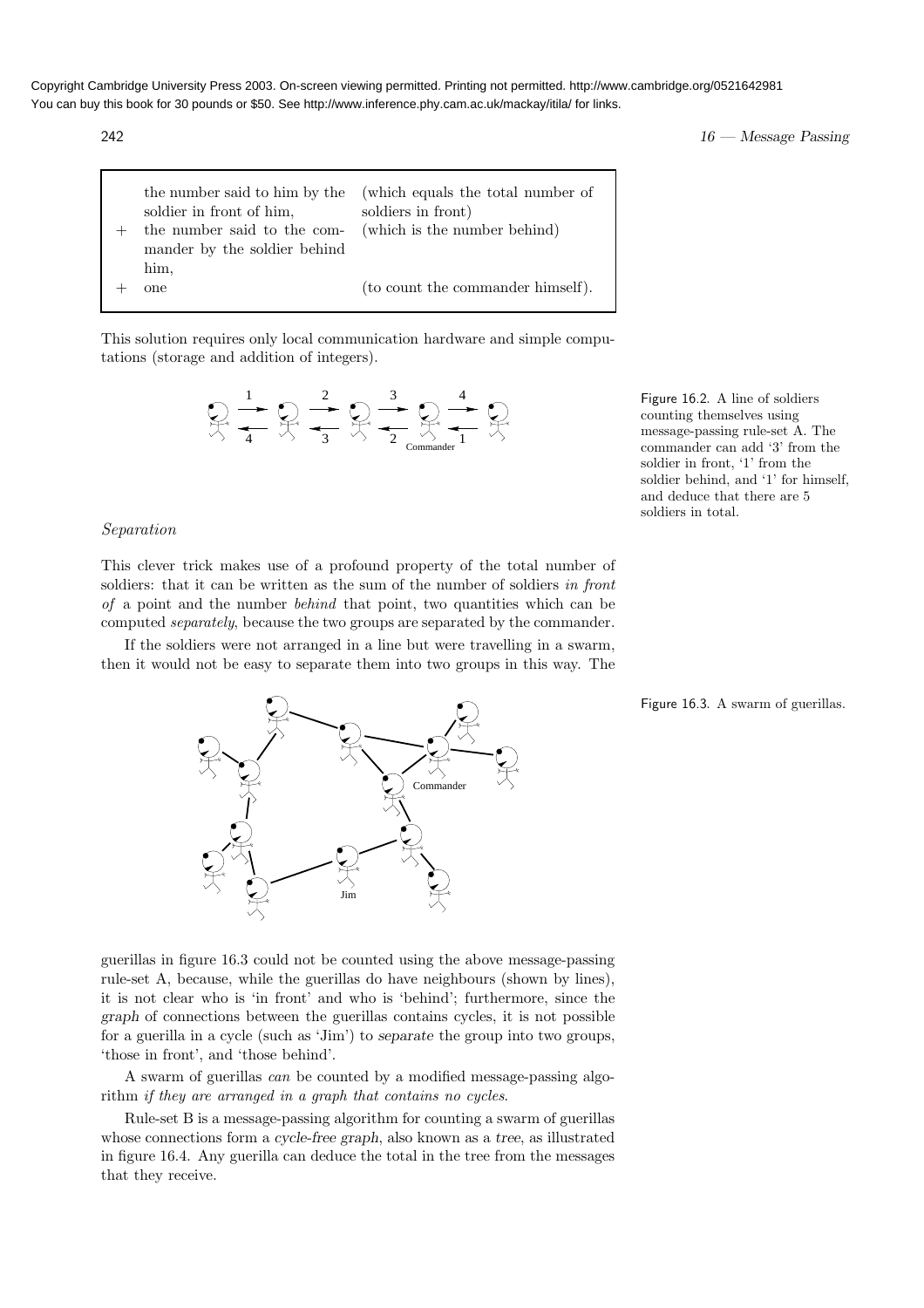# 16.1: Counting 243



Figure 16.4. A swarm of guerillas whose connections form a tree.

- 1. Count your number of neighbours, N.
- 2. Keep count of the number of messages you have received from your neighbours, m, and of the values  $v_1, v_2, \ldots, v_N$  of each of those messages. Let  $V$  be the running total of the messages you have received.
- 3. If the number of messages you have received, m, is equal to  $N-1$ , then identify the neighbour who has not sent you a message and tell them the number  $V + 1$ .
- 4. If the number of messages you have received is equal to  $N$ , then:
	- (a) the number  $V + 1$  is the required total.
	- (b) for each neighbour  $n \nvert$

say to neighbour *n* the number  $V + 1 - v_n$ .

}



Algorithm 16.5. Message-passing



grid. How many paths are there from A to B? One path is shown.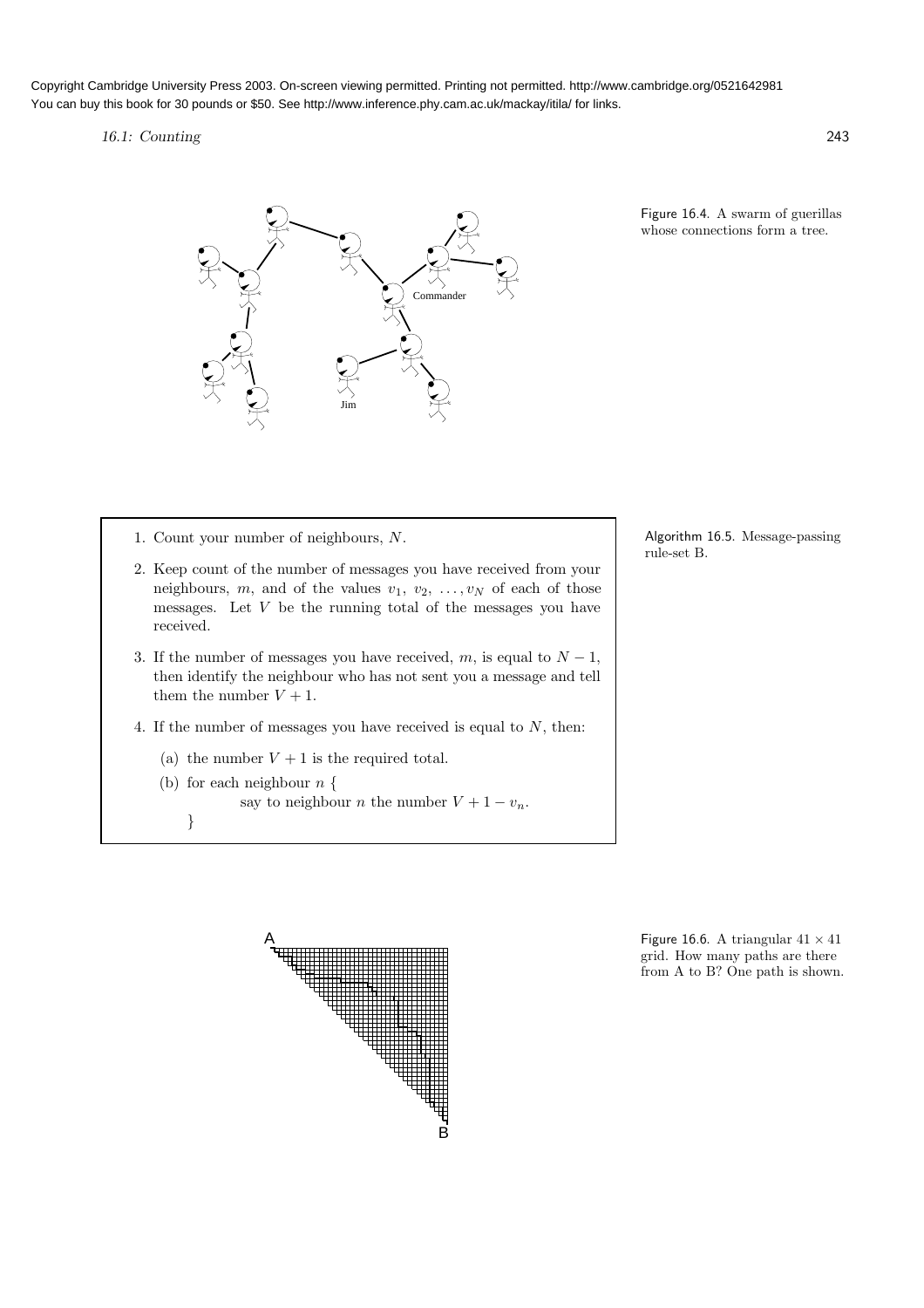# ▶ 16.2 Path-counting

A more profound task than counting squaddies is the task of counting the number of paths through a grid, and finding how many paths pass through any given point in the grid.

Figure 16.6 shows a rectangular grid, and a path through the grid, connecting points A and B. A valid path is one that starts from A and proceeds to B by rightward and downward moves. Our questions are:

- 1. How many such paths are there from A to B?
- 2. If a random path from A to B is selected, what is the probability that it passes through a particular node in the grid? [When we say 'random', we mean that all paths have exactly the the same probability of being selected.]
- 3. How can a random path from A to B be selected?

Counting all the paths from A to B doesn't seem straightforward. The number of paths is expected to be pretty big – even if the permitted grid were a diagonal strip only three nodes wide, there would still be about  $2^{N/2}$  possible paths.

The computational breakthrough is to realize that to find the number of paths, we do not have to enumerate all the paths explicitly. Pick a point P in the grid and consider the number of paths from A to P. Every path from A to P must come in to P through one of its upstream neighbours ('upstream' meaning above or to the left). So the number of paths from A to P can be found by adding up the number of paths from A to each of those neighbours.

This message-passing algorithm is illustrated in figure 16.8 for a simple grid with ten vertices connected by twelve directed edges. We start by sending the '1' message from A. When any node has received messages from all its upstream neighbours, it sends the sum of them on to its downstream neighbours. At B, the number 5 emerges: we have counted the number of paths from A to B without enumerating them all. As a sanity-check, figure 16.9 shows the five distinct paths from A to B.

Having counted all paths, we can now move on to more challenging problems: computing the probability that a random path goes through a given vertex, and creating a random path.

### Probability of passing through a node

By making a backward pass as well as the forward pass, we can deduce how many of the paths go through each node; and if we divide that by the total number of paths, we obtain the probability that a randomly selected path passes through that node. Figure 16.10 shows the backward-passing messages in the lower-right corners of the tables, and the original forward-passing messages in the upper-left corners. By multiplying these two numbers at a given vertex, we find the total number of paths passing through that vertex. For example, four paths pass through the central vertex.

Figure 16.11 shows the result of this computation for the triangular  $41 \times$ 41 grid. The area of each blob is proportional to the probability of passing through each node.

### Random path sampling

Exercise 16.1.<sup>[1, p.247]</sup> If one creates a 'random' path from A to B by flipping a fair coin at every junction where there is a choice of two directions, is

**P A B M N**

Figure 16.7. Every path from A to P enters P through an upstream neighbour of P, either M or N; so we can find the number of paths from A to P by adding the number of paths from A to M and from A to N.



Figure 16.8. Messages sent in the forward pass.



Figure 16.9. The five paths.



Figure 16.10. Messages sent in the forward and backward passes.

 $16$  — Message Passing 244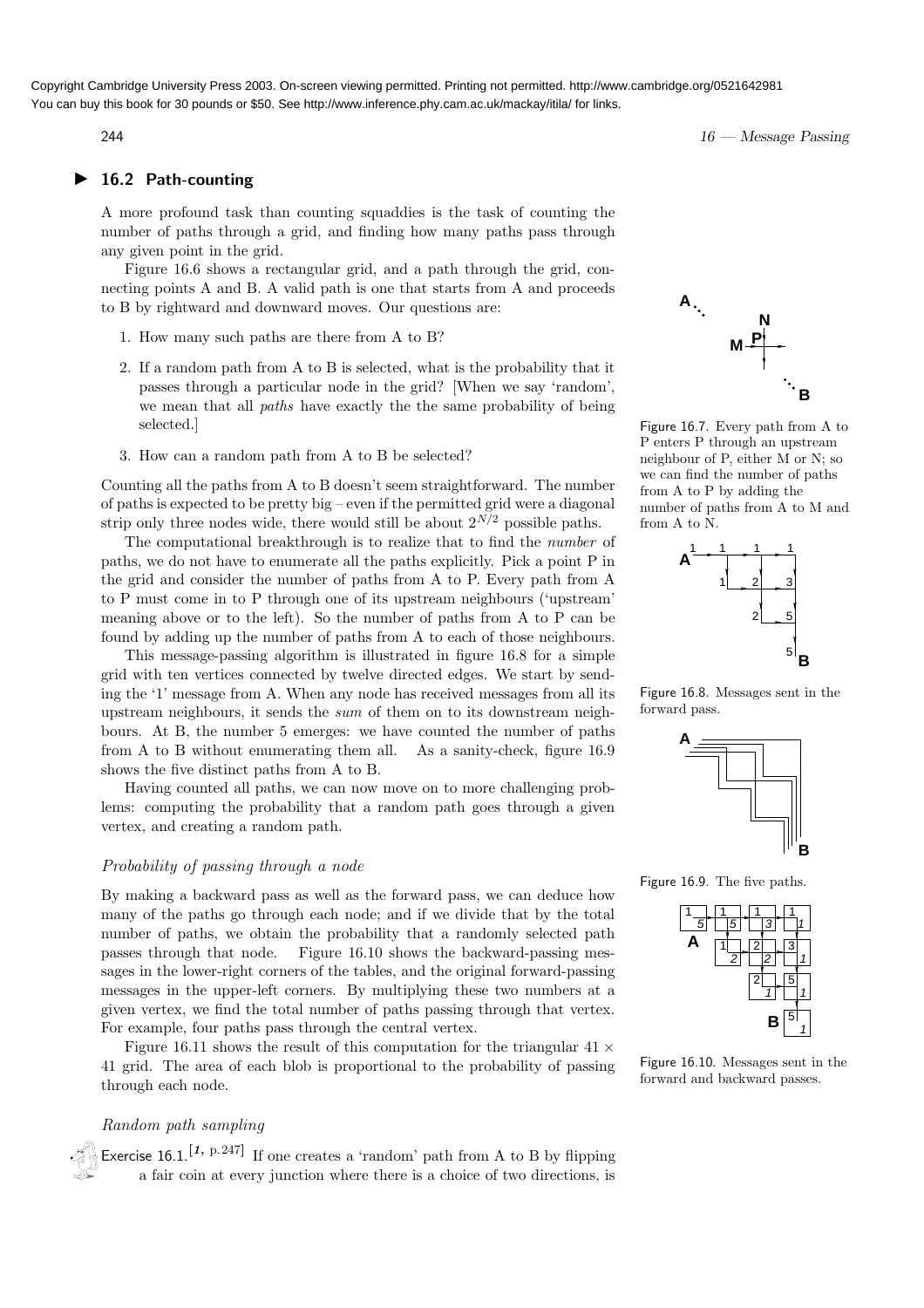16.3: Finding the lowest-cost path 245

the resulting path a uniform random sample from the set of all paths? [Hint: imagine trying it for the grid of figure 16.8.]

There is a neat insight to be had here, and I'd like you to have the satisfaction of figuring it out.

Exercise 16.2.<sup>[2, p.247]</sup> Having run the forward and backward algorithms between points A and B on a grid, how can one draw one path from A to B uniformly at random? (Figure 16.11.)



Figure 16.11. (a) The probability of passing through each node, and (b) a randomly chosen path.

The message-passing algorithm we used to count the paths to B is an example of the sum–product algorithm. The 'sum' takes place at each node when it adds together the messages coming from its predecessors; the 'product' was not mentioned, but you can think of the sum as a weighted sum in which all the summed terms happened to have weight 1.

# ▶ 16.3 Finding the lowest-cost path

Imagine you wish to travel as quickly as possible from Ambridge (A) to Bognor (B). The various possible routes are shown in figure 16.12, along with the cost in hours of traversing each edge in the graph. For example, the route A–I–L– N–B has a cost of 8 hours. We would like to find the lowest-cost path without explicitly evaluating the cost of all paths. We can do this efficiently by finding for each node what the cost of the lowest-cost path to that node from A is. These quantities can be computed by message-passing, starting from node A. The message-passing algorithm is called the min–sum algorithm or Viterbi algorithm.

For brevity, we'll call the cost of the lowest-cost path from node A to node  $x$  'the cost of  $x$ '. Each node can broadcast its cost to its descendants once it knows the costs of all its possible predecessors. Let's step through the algorithm by hand. The cost of A is zero. We pass this news on to H and I. As the message passes along each edge in the graph, the cost of that edge is added. We find the costs of H and I are 4 and 1 respectively (figure 16.13a). Similarly then, the costs of J and L are found to be 6 and 2 respectively, but what about K? Out of the edge H–K comes the message that a path of cost 5 exists from A to K via H; and from edge I–K we learn of an alternative path of cost 3 (figure 16.13b). The min–sum algorithm sets the cost of K equal to the minimum of these (the 'min'), and records which was the smallest-cost route into K by retaining only the edge H–K and pruning away the other edges leading to K (figure 16.13c). Figure 16.13d and e show the remaining two iterations of the algorithm which reveal that there is a path from A to B with cost 6. [If the min–sum algorithm encounters a tie, where the minimum cost



Figure 16.12. Route diagram from Ambridge to Bognor, showing the costs associated with the edges.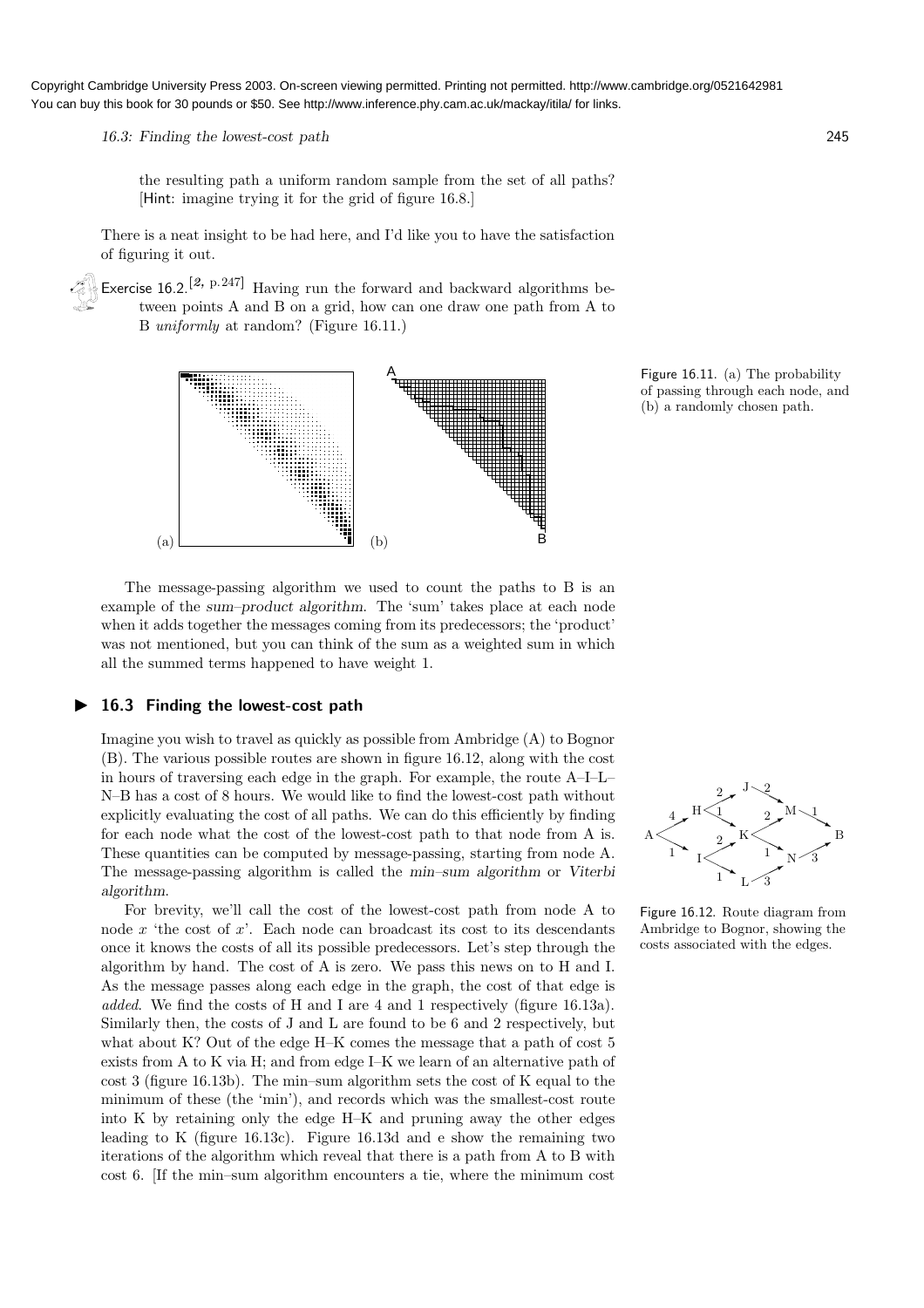$$
16 \longrightarrow Message Passing
$$

path to a node is achieved by more than one route to it, then the algorithm can pick any of those routes at random.]

We can recover this lowest-cost path by backtracking from B, following the trail of surviving edges back to A. We deduce that the lowest-cost path is A–I–K–M–B.

# Other applications of the min–sum algorithm

Imagine that you manage the production of a product from raw materials via a large set of operations. You wish to identify the critical path in your process, that is, the subset of operations that are holding up production. If any operations on the critical path were carried out a little faster then the time to get from raw materials to product would be reduced.

The critical path of a set of operations can be found using the min–sum algorithm.

In Chapter 25 the min–sum algorithm will be used in the decoding of error-correcting codes.

# ▶ 16.4 Summary and related ideas

Some global functions have a separability property. For example, the number of paths from A to P separates into the sum of the number of paths from A to M (the point to P's left) and the number of paths from A to N (the point above P). Such functions can be computed efficiently by message-passing. Other functions do not have such separability properties, for example

- 1. the number of pairs of soldiers in a troop who share the same birthday;
- 2. the size of the largest group of soldiers who share a common height (rounded to the nearest centimetre);
- 3. the length of the shortest tour that a travelling salesman could take that visits every soldier in a troop.

One of the challenges of machine learning is to find low-cost solutions to problems like these. The problem of finding a large subset variables that are approximately equal can be solved with a neural network approach (Hopfield and Brody, 2000; Hopfield and Brody, 2001). A neural approach to the travelling salesman problem will be discussed in section 42.9.

# 16.5 Further exercises

- $\triangleright$  Exercise 16.3.<sup>[2]</sup> Describe the asymptotic properties of the probabilities depicted in figure 16.11a, for a grid in a triangle of width and height N.
- $\triangleright$  Exercise 16.4.<sup>[2]</sup> In image processing, the integral image  $I(x, y)$  obtained from an image  $f(x, y)$  (where x and y are pixel coordinates) is defined by

$$
I(x,y) \equiv \sum_{u=0}^{x} \sum_{v=0}^{y} f(u,v).
$$
 (16.1)

Show that the integral image  $I(x, y)$  can be efficiently computed by message passing.

Show that, from the integral image, some simple functions of the image can be obtained. For example, give an expression for the sum of the  $(0, 0)$ image intensities  $f(x, y)$  for all  $(x, y)$  in a rectangular region extending from  $(x_1, y_1)$  to  $(x_2, y_2)$ .



Figure 16.13. Min–sum message-passing algorithm to find the cost of getting to each node, and thence the lowest cost route from A to B.